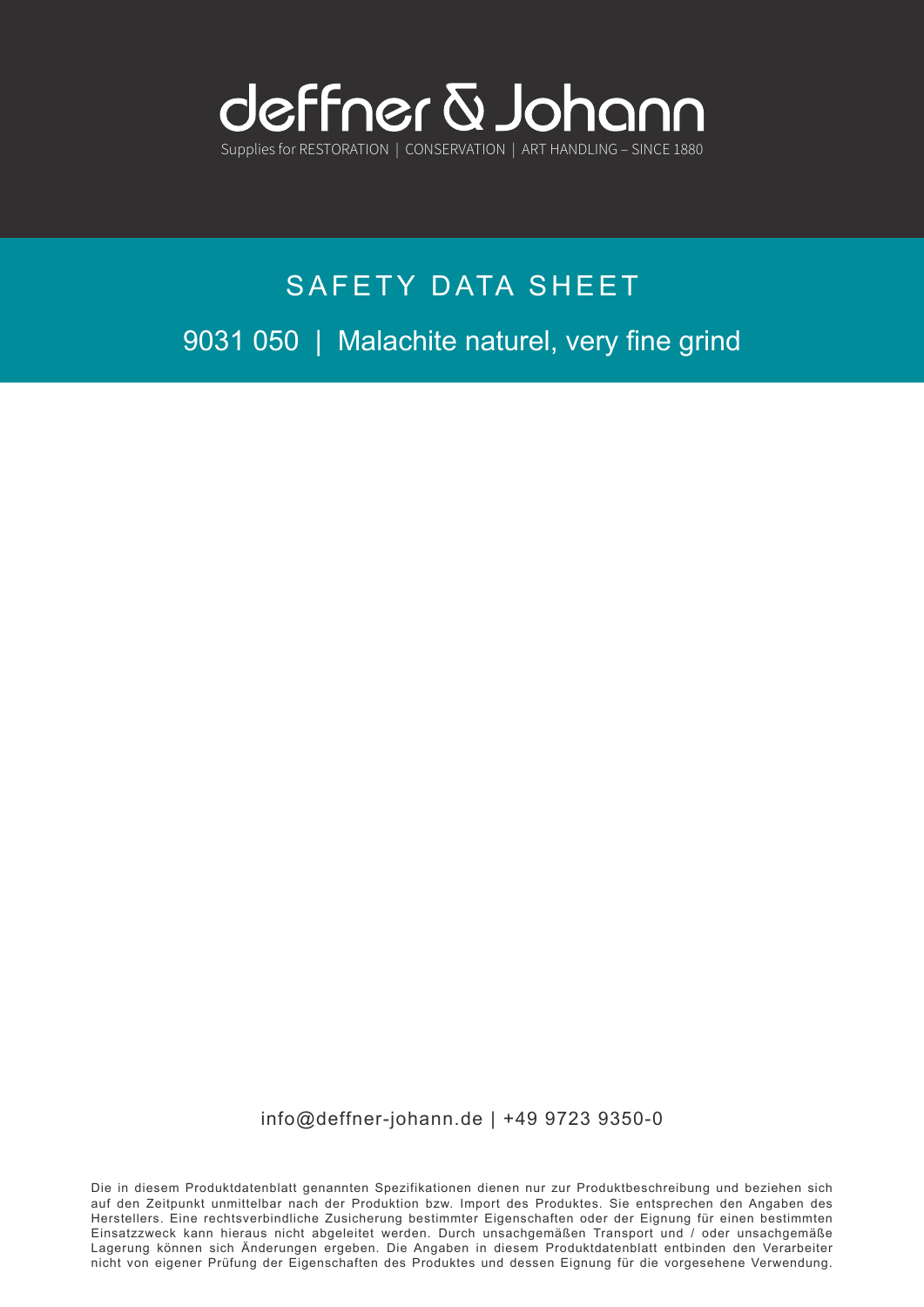| 9031010<br>9031050<br>9031100 | Malachite naturel, very fine grind                                            |                                                                                                                                                          | Page                                                     | -1                  |  |  |
|-------------------------------|-------------------------------------------------------------------------------|----------------------------------------------------------------------------------------------------------------------------------------------------------|----------------------------------------------------------|---------------------|--|--|
|                               | Revised edition: 26.11.2018                                                   | Version: 2                                                                                                                                               |                                                          | Printed: 26.11.2018 |  |  |
| $\mathbf{1}$ .                | Identification of the Substance/Mixture and of the Company/Undertaking        |                                                                                                                                                          |                                                          |                     |  |  |
| 1.1.                          | <b>Product Identifier</b>                                                     |                                                                                                                                                          |                                                          |                     |  |  |
|                               | <b>Product Name:</b>                                                          | Malachite naturel, very fine grind                                                                                                                       |                                                          |                     |  |  |
|                               | Article No.:                                                                  | 9031010, 9031050, 9031100                                                                                                                                |                                                          |                     |  |  |
| 1.2.                          | Relevant identified Uses of the Substance or Mixture and Uses advised against |                                                                                                                                                          |                                                          |                     |  |  |
|                               | Identified uses:                                                              | Coloring agent, pigment                                                                                                                                  |                                                          |                     |  |  |
|                               | Uses advised against:                                                         |                                                                                                                                                          |                                                          |                     |  |  |
| 1.3.                          | Details of the Supplier of the Safety Data Sheet (Producer/Importer)          |                                                                                                                                                          |                                                          |                     |  |  |
|                               | Company:                                                                      | Deffner & Johann GmbH                                                                                                                                    |                                                          |                     |  |  |
|                               | Address:                                                                      | Mühläckerstraße 13, D-97520 Röthlein, Germany                                                                                                            |                                                          |                     |  |  |
|                               | Tel./Fax.:                                                                    | +49 9723 9350-0 / +49 9723 9350-25                                                                                                                       |                                                          |                     |  |  |
|                               | Internet:                                                                     |                                                                                                                                                          |                                                          |                     |  |  |
|                               | EMail:                                                                        | info@deffner-johann.de                                                                                                                                   |                                                          |                     |  |  |
|                               | Importer:                                                                     |                                                                                                                                                          |                                                          |                     |  |  |
| 1.4.                          | <b>Emergency No.</b>                                                          | +49 9723 9350-0 (Mo. - Fr.: 8:00 - 15:00 Uhr)                                                                                                            |                                                          |                     |  |  |
|                               | Emergency No.:                                                                |                                                                                                                                                          |                                                          |                     |  |  |
| 2.                            | <b>Hazards Identification</b>                                                 |                                                                                                                                                          |                                                          |                     |  |  |
| 2.1.                          | <b>Classification of the Substance or Mixture</b>                             |                                                                                                                                                          |                                                          |                     |  |  |
|                               | Classification according to Regulation<br>(EC) No. 1272/2008 (CLP/GHS)        |                                                                                                                                                          |                                                          |                     |  |  |
|                               | H302                                                                          | Acute toxicity (oral), hazard category 4<br>Eye irritation, hazard category 2<br>Acute toxicity (inhalation), hazard category 4<br>Harmful if swallowed. | Hazardous to the aquatic environment, chronic category 1 |                     |  |  |
|                               | Cat. : 4<br>H319                                                              | Causes serious eye irritation.                                                                                                                           |                                                          |                     |  |  |
|                               | Cat: 2<br>H332<br>Cat: 4                                                      | Harmful if inhaled.                                                                                                                                      |                                                          |                     |  |  |
|                               | H410<br>Cat.: 1                                                               | Very toxic to aquatic life with long lasting effects.                                                                                                    |                                                          |                     |  |  |
|                               | Classification according to Directive No.<br>67/548/EC or No. 1999/45/EC      | Harmful if swallowed.                                                                                                                                    |                                                          |                     |  |  |
|                               | Harmful (Xn)<br>R <sub>22</sub>                                               |                                                                                                                                                          |                                                          |                     |  |  |
|                               | Safety Phrases:                                                               |                                                                                                                                                          |                                                          |                     |  |  |
| 2.2.                          | <b>Possible Environmental Effects:</b><br><b>Label Elements</b>               |                                                                                                                                                          |                                                          |                     |  |  |
|                               | Classification according to Regulation                                        |                                                                                                                                                          |                                                          |                     |  |  |
|                               | (EC) No. 1272/2008 (CLP/GHS)                                                  |                                                                                                                                                          |                                                          |                     |  |  |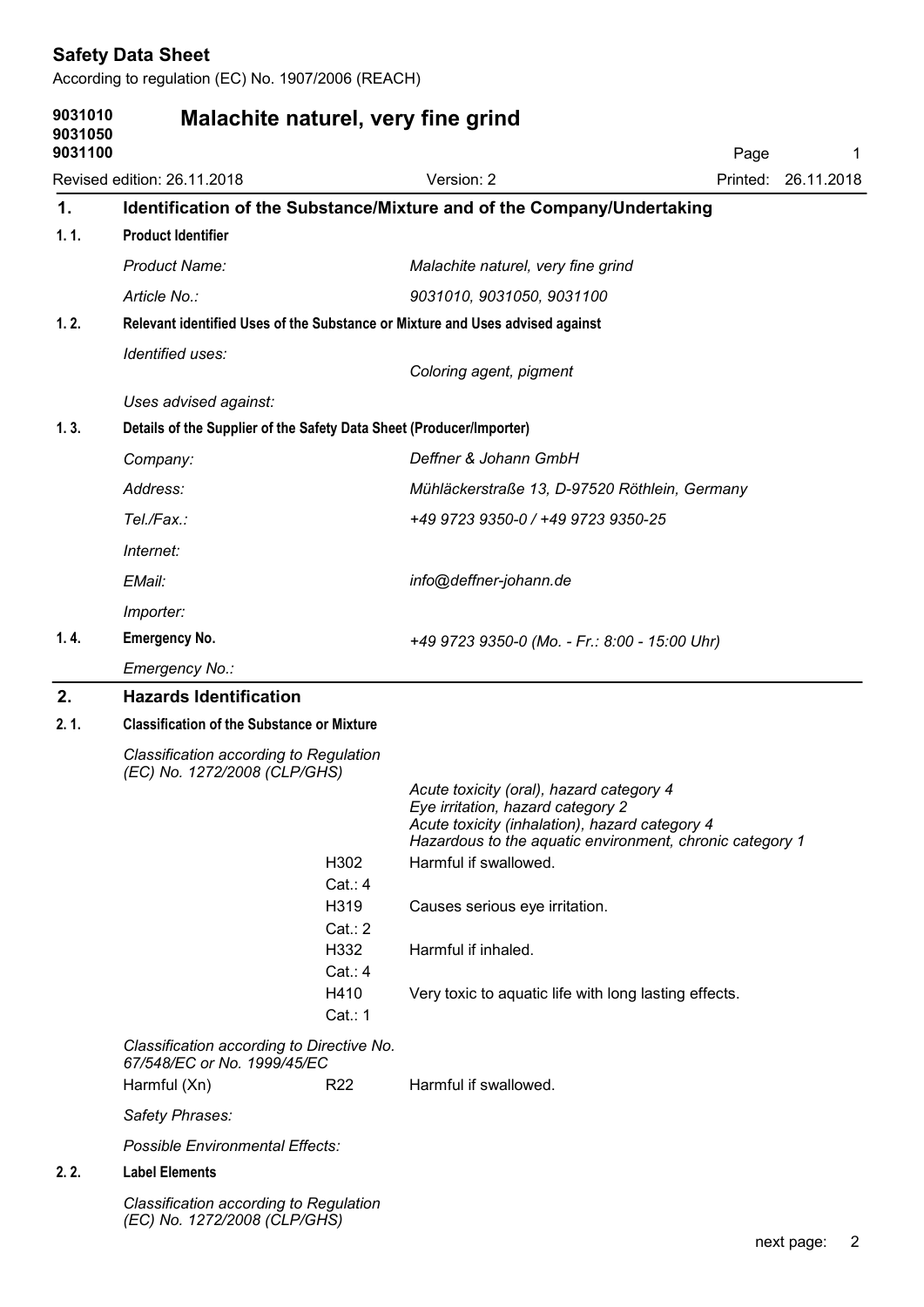| 9031010<br>9031050<br>9031100 |                                              | Malachite naturel, very fine grind                       |                                                                                |                                                                                                                                                                                                                                                                                                               | Page                                       | $\overline{c}$      |
|-------------------------------|----------------------------------------------|----------------------------------------------------------|--------------------------------------------------------------------------------|---------------------------------------------------------------------------------------------------------------------------------------------------------------------------------------------------------------------------------------------------------------------------------------------------------------|--------------------------------------------|---------------------|
|                               | Revised edition: 26.11.2018                  |                                                          | Version: 2                                                                     |                                                                                                                                                                                                                                                                                                               |                                            | Printed: 26.11.2018 |
|                               | Hazard designation:                          |                                                          |                                                                                |                                                                                                                                                                                                                                                                                                               |                                            |                     |
|                               |                                              |                                                          |                                                                                | GHS07-1                                                                                                                                                                                                                                                                                                       |                                            |                     |
|                               |                                              |                                                          |                                                                                | GHS09                                                                                                                                                                                                                                                                                                         |                                            |                     |
|                               | Signal word:                                 |                                                          | Warning                                                                        |                                                                                                                                                                                                                                                                                                               |                                            |                     |
|                               | Hazard designation:                          |                                                          |                                                                                |                                                                                                                                                                                                                                                                                                               |                                            |                     |
|                               |                                              | H302<br>H319<br>H332<br>H410                             | Harmful if swallowed.<br>Causes serious eye irritation.<br>Harmful if inhaled. | Very toxic to aquatic life with long lasting effects.                                                                                                                                                                                                                                                         |                                            |                     |
|                               | Safety designation:                          |                                                          |                                                                                |                                                                                                                                                                                                                                                                                                               |                                            |                     |
|                               |                                              | P280<br>P301+P330+P331<br>P304+P340<br>P312<br>P337+P313 | comfortable for breathing.                                                     | Wear protective gloves/ clothing/ eye/ face protection.<br>If swallowed: Rinse mouth. Do not induce vomiting.<br>If inhaled: Remove victim to fresh air and keep at rest in a position<br>Call a poison center or physician if you feel unwell.<br>If eye irritation persists: Get medical advice/ attention. |                                            |                     |
|                               | Hazardous components for labelling:          |                                                          |                                                                                |                                                                                                                                                                                                                                                                                                               |                                            |                     |
| 2.3.                          | <b>Other Hazards</b>                         |                                                          |                                                                                |                                                                                                                                                                                                                                                                                                               |                                            |                     |
| 3.                            |                                              | <b>Composition/Information on Ingredients</b>            |                                                                                |                                                                                                                                                                                                                                                                                                               |                                            |                     |
| 3.1.                          | Substance                                    |                                                          |                                                                                |                                                                                                                                                                                                                                                                                                               |                                            |                     |
| 3.2.                          | <b>Mixture</b>                               |                                                          |                                                                                |                                                                                                                                                                                                                                                                                                               |                                            |                     |
|                               | <b>Chemical Characterization:</b>            |                                                          |                                                                                | Copper hydroxide carbonate, Cu2(CO3)(OH)2                                                                                                                                                                                                                                                                     |                                            |                     |
|                               | Ingredients:                                 | Information on Components / Hazardous                    |                                                                                |                                                                                                                                                                                                                                                                                                               |                                            |                     |
|                               | 410)                                         | Cupric carbonate basic (Xn; R22; H302-319-332-           |                                                                                | EC-Nr:                                                                                                                                                                                                                                                                                                        | CAS-Nr: 12069-69-1<br>EINECS-Nr: 235-113-6 |                     |
|                               | Additional information:                      |                                                          |                                                                                |                                                                                                                                                                                                                                                                                                               |                                            |                     |
| 4.                            | <b>First Aid Measures</b>                    |                                                          |                                                                                |                                                                                                                                                                                                                                                                                                               |                                            |                     |
| 4.1.                          | <b>Description of the First Aid Measures</b> |                                                          |                                                                                |                                                                                                                                                                                                                                                                                                               |                                            |                     |
|                               | General information:                         |                                                          | Remove contaminated clothes.                                                   |                                                                                                                                                                                                                                                                                                               |                                            |                     |
|                               | After inhalation:                            |                                                          |                                                                                |                                                                                                                                                                                                                                                                                                               |                                            |                     |
|                               |                                              |                                                          | Supply fresh air.                                                              |                                                                                                                                                                                                                                                                                                               |                                            |                     |
|                               | After skin contact:                          |                                                          |                                                                                |                                                                                                                                                                                                                                                                                                               |                                            |                     |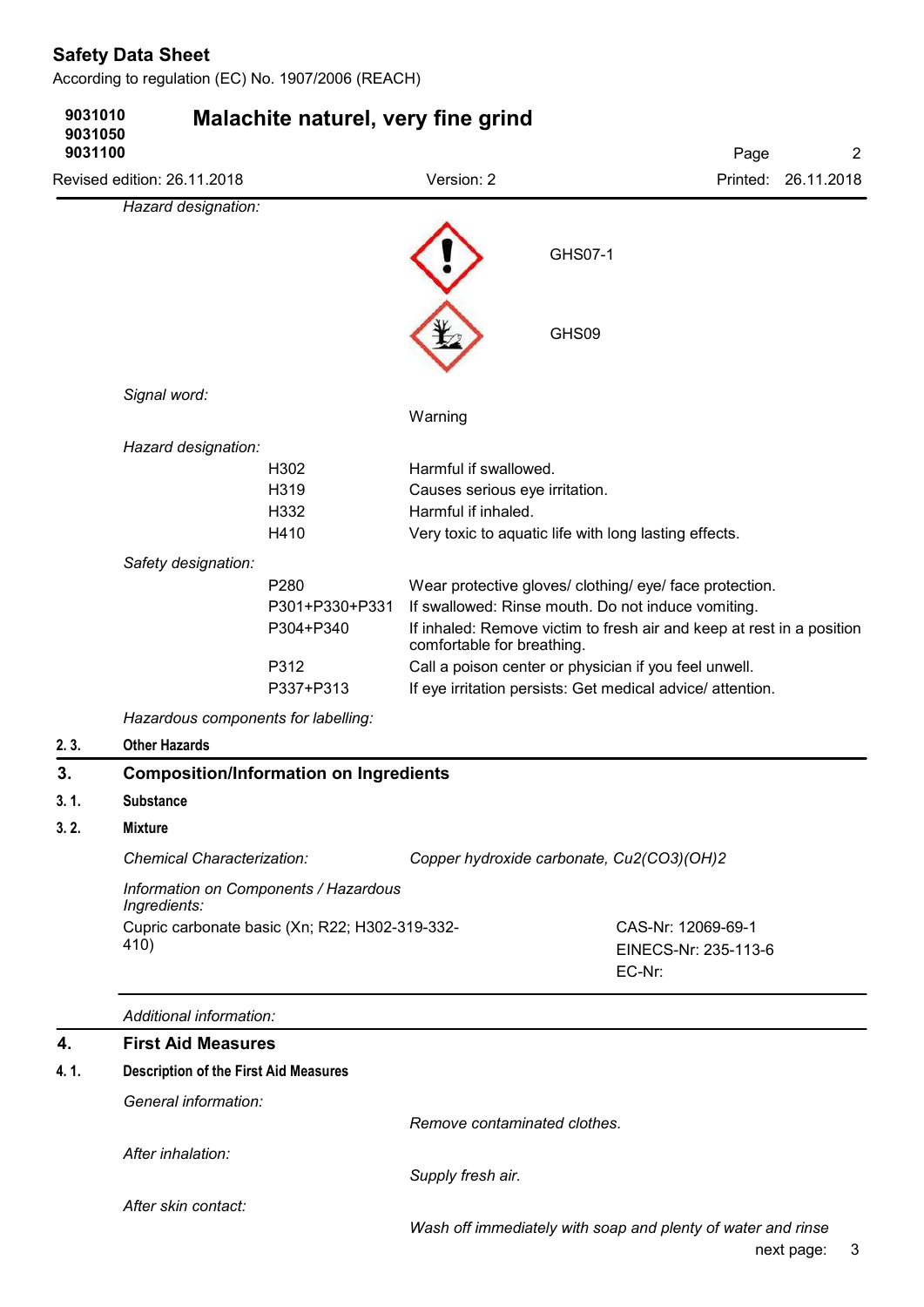|                    | <b>Safety Data Sheet</b><br>According to regulation (EC) No. 1907/2006 (REACH) |                                                                                                             |      |                     |
|--------------------|--------------------------------------------------------------------------------|-------------------------------------------------------------------------------------------------------------|------|---------------------|
| 9031010<br>9031050 |                                                                                | Malachite naturel, very fine grind                                                                          |      |                     |
| 9031100            |                                                                                |                                                                                                             | Page | 3                   |
|                    | Revised edition: 26.11.2018                                                    | Version: 2<br>thoroughly.                                                                                   |      | Printed: 26.11.2018 |
|                    |                                                                                |                                                                                                             |      |                     |
|                    | After eye contact:                                                             | Rinse open eye for several minutes under running water. Should<br>irritation continue, seek medical advice. |      |                     |
|                    | After ingestion:                                                               |                                                                                                             |      |                     |
|                    |                                                                                | Rinse mouth with plenty of water and consult physician.                                                     |      |                     |
| 4.2.               | Most important Symptoms and Effects, both Acute and Delayed                    |                                                                                                             |      |                     |
|                    | Symptoms:                                                                      | No further information available.                                                                           |      |                     |
|                    | Effects:                                                                       |                                                                                                             |      |                     |
| 4.3.               |                                                                                | Indication of any Immediate Medical Attention and special Treatment needed                                  |      |                     |
|                    | Treatment:                                                                     | No further information available.                                                                           |      |                     |
| 5.                 | <b>Fire-Fighting Measures</b>                                                  |                                                                                                             |      |                     |
| 5.1.               | <b>Extinguishing Media</b>                                                     |                                                                                                             |      |                     |
|                    | Suitable extinguishing media:                                                  |                                                                                                             |      |                     |
|                    |                                                                                | Product itself does not burn.<br>Use extinguishing media for surrounding fire.                              |      |                     |
|                    |                                                                                |                                                                                                             |      |                     |
|                    | Unsuitable extinguishing media:                                                | None known.                                                                                                 |      |                     |
| 5.2.               | Special Hazards arising from the Substance or Mixture                          |                                                                                                             |      |                     |
|                    | Special hazards:                                                               |                                                                                                             |      |                     |
|                    |                                                                                | In case of fire: release of hazardous decomposition products.                                               |      |                     |
| 5.3.               | <b>Advice for Firefighters</b>                                                 |                                                                                                             |      |                     |
|                    | Protective equipment:                                                          |                                                                                                             |      |                     |
|                    |                                                                                | Wear self-contained respiratory protective device.                                                          |      |                     |
|                    | Further information:                                                           |                                                                                                             |      |                     |
| 6.                 | <b>Accidential Release Measures</b>                                            |                                                                                                             |      |                     |
| 6.1.               | Personal Precautions, Protective Equipment and Emergency Procedures            |                                                                                                             |      |                     |
|                    | Personal precautions:                                                          |                                                                                                             |      |                     |
|                    |                                                                                | Avoid formation of dust, wear protective clothing. Keep spectators                                          |      |                     |
| 6.2.               | <b>Environmental Precautions</b>                                               | away.                                                                                                       |      |                     |
|                    |                                                                                |                                                                                                             |      |                     |
|                    | Environmental precautions:                                                     | Prevent contamination of soils, drains and surface water.                                                   |      |                     |
| 6.3.               | Methods and Material for Containment and Cleaning Up                           |                                                                                                             |      |                     |
|                    | Methods and material:                                                          |                                                                                                             |      |                     |
|                    |                                                                                | Take up mechanically and collect in suitable container for disposal.                                        |      |                     |
|                    |                                                                                | Rinse spill area. Avoid dust formation.                                                                     |      |                     |
| 6.4.               | <b>Reference to other Sections</b>                                             |                                                                                                             |      |                     |
|                    |                                                                                | For information for safe handling see Section 7.                                                            |      | next page:<br>4     |

#### next page: 4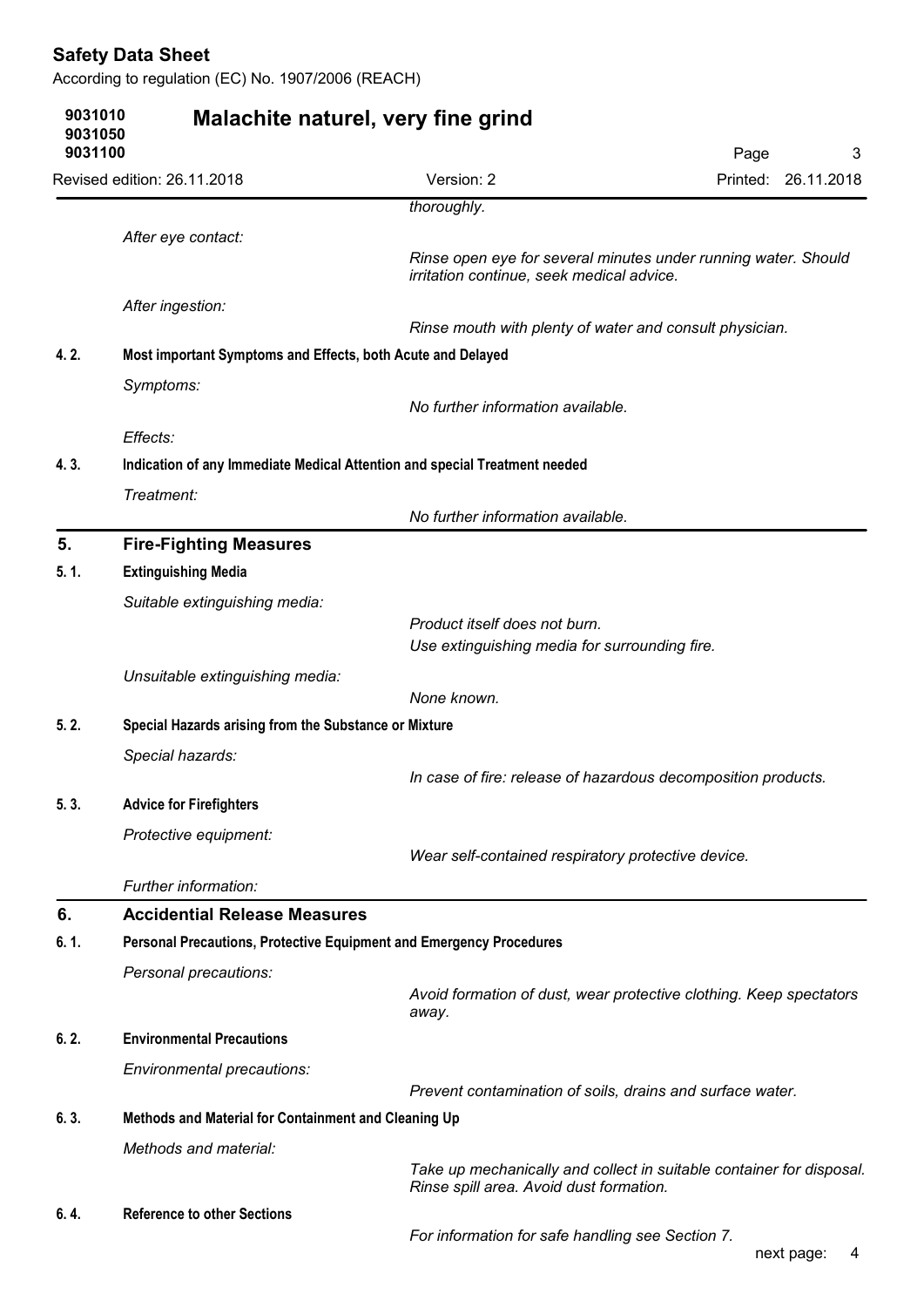|      | 9031050<br>9031100                                                  | Malachite naturel, very fine grind                                                                                                            | Page<br>4                                                  |
|------|---------------------------------------------------------------------|-----------------------------------------------------------------------------------------------------------------------------------------------|------------------------------------------------------------|
|      | Revised edition: 26.11.2018                                         | Version: 2                                                                                                                                    | Printed: 26.11.2018                                        |
| 7.   | <b>Handling and Storage</b>                                         |                                                                                                                                               |                                                            |
| 7.1. | <b>Precautions for Safe Handling</b>                                |                                                                                                                                               |                                                            |
|      | Instructions on safe handling:                                      |                                                                                                                                               |                                                            |
|      |                                                                     | handling chemicals.<br>Provide adequate ventilation.                                                                                          | The usual precautionary measures are to be adhered to when |
|      | Hygienic measures:                                                  |                                                                                                                                               |                                                            |
|      |                                                                     | Wash hands at the end of work. Preventive skin protection<br>recommended.                                                                     |                                                            |
| 7.2. | <b>Conditions for Safe Storage, including any Incompatibilities</b> |                                                                                                                                               |                                                            |
|      | Storage conditions:                                                 | Store in tightly sealed containers in a dry and cool room.                                                                                    |                                                            |
|      | Requirements for storage areas and<br>containers:                   |                                                                                                                                               |                                                            |
|      |                                                                     | Keep container tightly closed.                                                                                                                |                                                            |
|      | Information on fire and explosion<br>protection:                    |                                                                                                                                               |                                                            |
|      |                                                                     | Product is not flammable.                                                                                                                     |                                                            |
|      |                                                                     | Do not store together with: acids.<br>Do not store together with: strong oxidants.<br>Do not store together with: foodstuffs and animal feed. |                                                            |
|      | Storage class (VCI):                                                |                                                                                                                                               |                                                            |
|      | Further Information:                                                |                                                                                                                                               |                                                            |
| 7.3. | <b>Specific End Use(s)</b>                                          |                                                                                                                                               |                                                            |
|      | Further information:                                                |                                                                                                                                               |                                                            |
| 8.   | <b>Exposure Controls/Personal Protection</b>                        |                                                                                                                                               |                                                            |
| 8.1. | <b>Parameters to be Controlled</b>                                  |                                                                                                                                               |                                                            |
|      | Parameters to be controlled (DE):                                   |                                                                                                                                               |                                                            |
|      |                                                                     | TWA-Value: 0.01 mg/m3 air-borne fraction<br>Peak limit category II (2)                                                                        |                                                            |
|      | Parameters to be controlled:                                        |                                                                                                                                               |                                                            |
|      | Derived No-Effect Level (DNEL):                                     |                                                                                                                                               |                                                            |
|      | <b>Predicted No-Effect Concentration</b><br>$(PNEC)$ :              |                                                                                                                                               |                                                            |
|      | Additional Information:                                             |                                                                                                                                               |                                                            |
| 8.2. | <b>Exposure Controls</b>                                            |                                                                                                                                               |                                                            |
|      | Technical protective measures:                                      |                                                                                                                                               |                                                            |
|      |                                                                     | Provide adequate ventilation.                                                                                                                 |                                                            |
|      |                                                                     |                                                                                                                                               |                                                            |
|      | <b>Personal Protection</b><br>General protective measures:          |                                                                                                                                               |                                                            |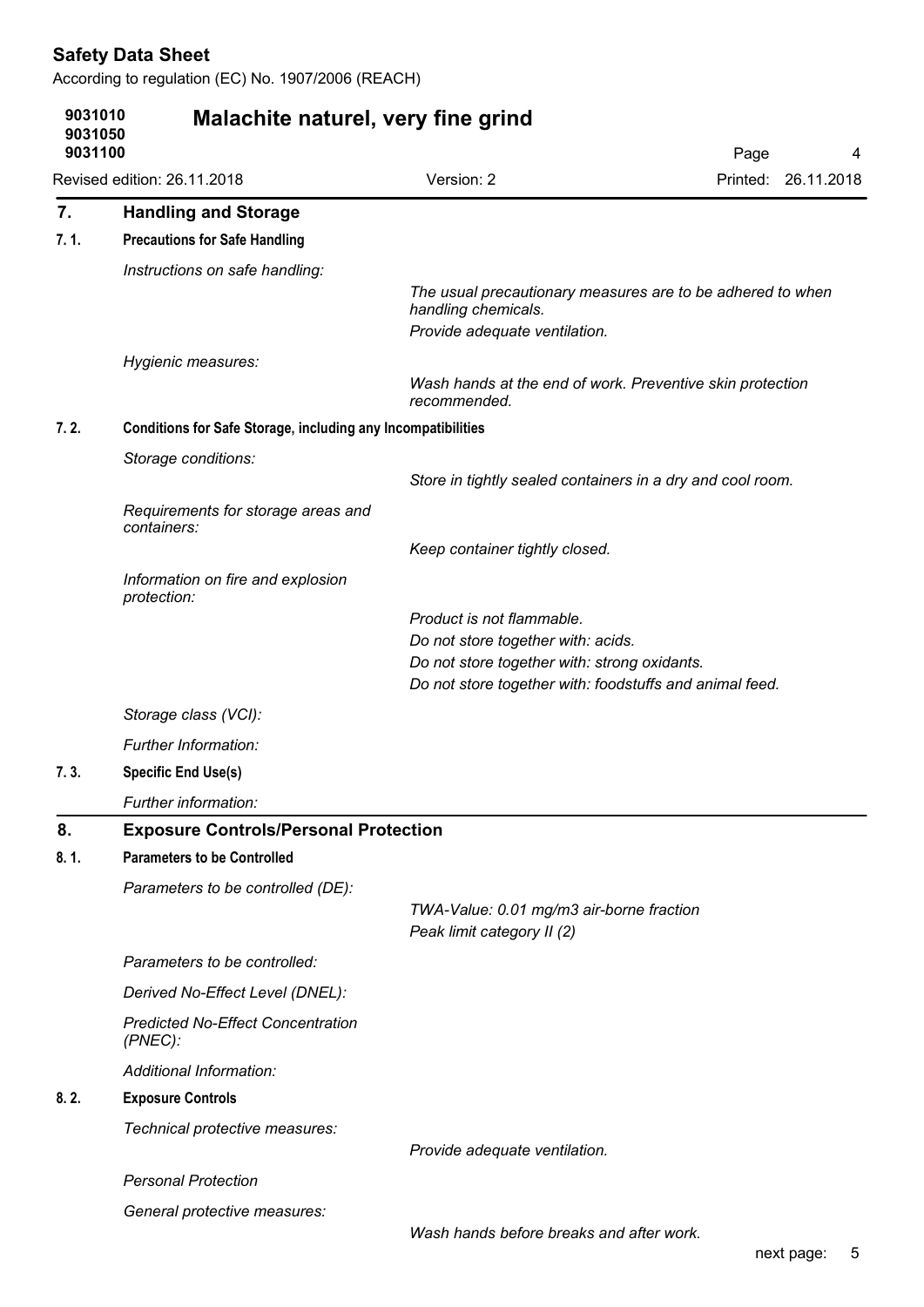According to regulation (EC) No. 1907/2006 (REACH)

Lower explosion limit:

| 9031010<br>9031050<br>9031100 |                                                              | Malachite naturel, very fine grind                                                                                                  | Page | 5                   |  |  |
|-------------------------------|--------------------------------------------------------------|-------------------------------------------------------------------------------------------------------------------------------------|------|---------------------|--|--|
|                               | Revised edition: 26.11.2018                                  | Version: 2                                                                                                                          |      | Printed: 26.11.2018 |  |  |
|                               |                                                              | Keep away from foodstuffs, beverages and feed.<br>Do not inhale vapor/dust.<br>Remove contaminated clothing. Wash hands after work. |      |                     |  |  |
|                               | Respiratory protection:                                      |                                                                                                                                     |      |                     |  |  |
|                               |                                                              | Dust mask.<br>Dust mask recommended when very dusty (with particle filter<br>P2/P3; EN 143).                                        |      |                     |  |  |
|                               | Hand protection:                                             |                                                                                                                                     |      |                     |  |  |
|                               |                                                              | Protective gloves                                                                                                                   |      |                     |  |  |
|                               | Protective glove material:                                   | Chloroprene rubber (CR), nitrile rubber (NBR), butyl rubber, fluoro<br>carbon rubber (FKM), polyvinyl chloride (PVC).               |      |                     |  |  |
|                               | Eye protection:                                              | Safety glasses (EN 166)                                                                                                             |      |                     |  |  |
|                               | Body protection:                                             | Protective clothing.                                                                                                                |      |                     |  |  |
|                               | Environmental precautions:                                   | Prevent contamination of open water ways and sewage system.<br>Avoid contamination of ground water.                                 |      |                     |  |  |
| 9.                            | <b>Physical and Chemical Properties</b>                      |                                                                                                                                     |      |                     |  |  |
| 9.1.                          | <b>Information on Basic Physical and Chemical Properties</b> |                                                                                                                                     |      |                     |  |  |
|                               | Form:                                                        | powder                                                                                                                              |      |                     |  |  |
|                               | Color:                                                       | green                                                                                                                               |      |                     |  |  |
|                               | Odor:                                                        | odorless                                                                                                                            |      |                     |  |  |
|                               | Odor threshold:                                              |                                                                                                                                     |      |                     |  |  |
|                               |                                                              | No information available.                                                                                                           |      |                     |  |  |
|                               | pH-Value:                                                    | 9 (100 g/l; 20°C)                                                                                                                   |      |                     |  |  |
|                               | Melting temperature:                                         |                                                                                                                                     |      |                     |  |  |
|                               |                                                              | not available                                                                                                                       |      |                     |  |  |
|                               | Boiling temperature:                                         | not applicable                                                                                                                      |      |                     |  |  |
|                               | Flash point:                                                 | not combustible                                                                                                                     |      |                     |  |  |
|                               | Evaporation rate:                                            | No information available.                                                                                                           |      |                     |  |  |
|                               | Flammability (solid, gas):                                   | non-combustible                                                                                                                     |      |                     |  |  |
|                               | Upper explosion limit:                                       | no information available                                                                                                            |      |                     |  |  |
|                               |                                                              |                                                                                                                                     |      |                     |  |  |

#### no information available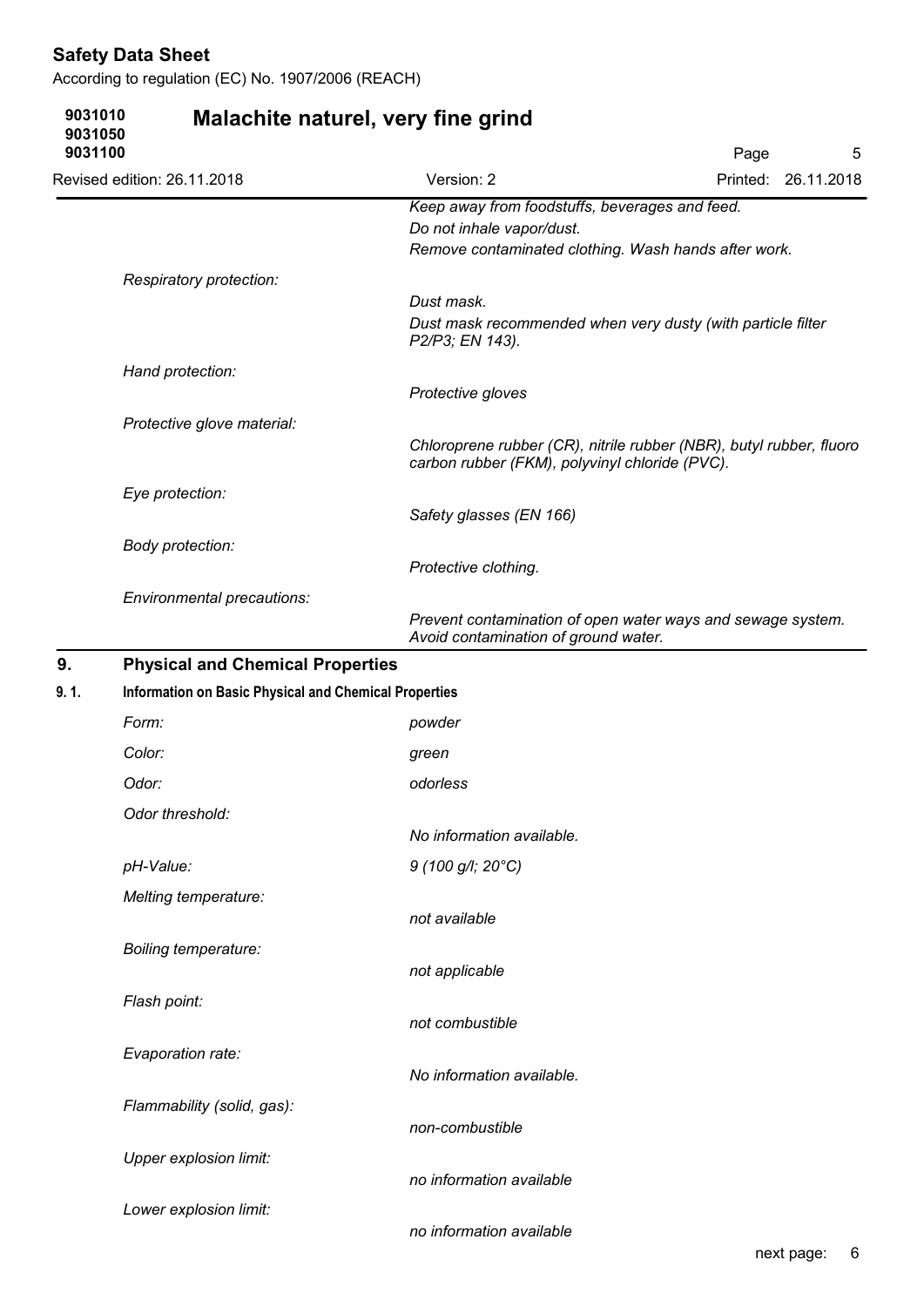**9031010**

According to regulation (EC) No. 1907/2006 (REACH)

**Malachite naturel, very fine grind**

| 9031050<br>9031100 |                                                 |                                                   | Page | 6                   |
|--------------------|-------------------------------------------------|---------------------------------------------------|------|---------------------|
|                    | Revised edition: 26.11.2018                     | Version: 2                                        |      | Printed: 26.11.2018 |
|                    | Vapor pressure:                                 |                                                   |      |                     |
|                    |                                                 | not determined                                    |      |                     |
|                    | Vapor density:                                  |                                                   |      |                     |
|                    | Density:                                        | 4.0 g/cm3 $(20^{\circ}C)$                         |      |                     |
|                    | Solubility in water:                            | insoluble                                         |      |                     |
|                    | Coefficient of variation (n-<br>Octanol/Water): |                                                   |      |                     |
|                    |                                                 | no information available                          |      |                     |
|                    | Auto-ignition temperature:                      |                                                   |      |                     |
|                    |                                                 | No information available.<br>200°C                |      |                     |
|                    | Decomposition temperature:                      |                                                   |      |                     |
|                    | Viscosity, dynamic:                             | not applicable                                    |      |                     |
|                    | Explosive properties:                           |                                                   |      |                     |
|                    |                                                 | Product does not present an explosion hazard.     |      |                     |
|                    | Oxidizing properties:                           |                                                   |      |                     |
|                    |                                                 | No information available.                         |      |                     |
|                    | <b>Bulk density:</b>                            | ca. 1050 kg/m3                                    |      |                     |
| 9.2.               | <b>Further Information</b>                      |                                                   |      |                     |
|                    | Solubility in solvents:                         |                                                   |      |                     |
|                    | Viscosity, kinematic                            |                                                   |      |                     |
|                    | Burning class:                                  |                                                   |      |                     |
|                    | Solvent content:                                |                                                   |      |                     |
|                    | Solid content:                                  |                                                   |      |                     |
|                    | Particle size:                                  |                                                   |      |                     |
|                    | Other information:                              | No further information.                           |      |                     |
| 10.                | <b>Stability and Reactivity</b>                 |                                                   |      |                     |
| 10.1.              | Reactivity                                      |                                                   |      |                     |
|                    |                                                 | No information available.                         |      |                     |
| 10.2.              | <b>Chemical Stability</b>                       | Stable if used according to specifications.       |      |                     |
| 10.3.              | <b>Possibility of Hazardous Reactions</b>       |                                                   |      |                     |
|                    |                                                 | Reacts with strong oxidants.                      |      |                     |
| 10.4.              | <b>Conditions to Avoid</b>                      |                                                   |      |                     |
|                    | Conditions to avoid:                            |                                                   |      |                     |
|                    |                                                 | Avoid heat, open fire and other ignition sources. |      |                     |
|                    | Thermal decomposition:                          | approx. 200°C                                     |      |                     |
|                    |                                                 |                                                   |      |                     |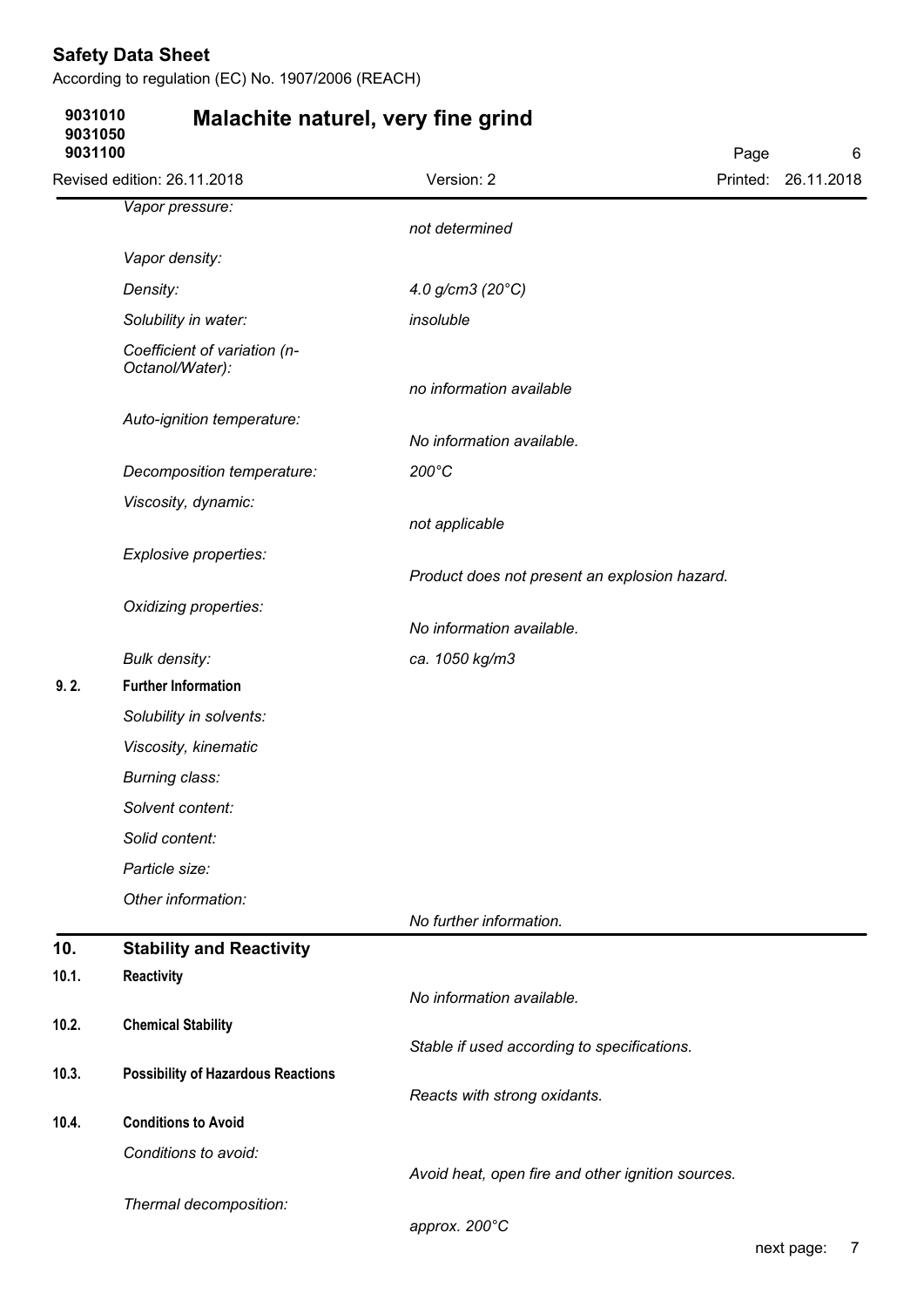|                               | According to regulation (EC) No. 1907/2006 (REACH) |                           |                        |
|-------------------------------|----------------------------------------------------|---------------------------|------------------------|
| 9031010<br>9031050<br>9031100 | Malachite naturel, very fine grind                 |                           | Page<br>$\overline{7}$ |
|                               | Revised edition: 26.11.2018                        | Version: 2                | Printed: 26.11.2018    |
| 10.5.                         | <b>Imcompatible Materials</b>                      | No information available. |                        |
| 10.6.                         | <b>Hazardous Decomposition Products</b>            | No information available. |                        |
| 10.7.                         | <b>Further Information</b>                         |                           |                        |
| 11.                           | <b>Toxicological Information</b>                   |                           |                        |
| 11.1.                         | <b>Information on Toxicological Effects</b>        |                           |                        |
|                               | <b>Acute Toxicity</b>                              |                           |                        |
|                               | LD50, oral:                                        | 1350 mg/kg (rat)          |                        |
|                               | LD50, dermal:                                      | No information available. |                        |
|                               | LC50, inhalation:                                  | No information available. |                        |
|                               | Primary effects                                    |                           |                        |
|                               | Irritant effect on skin:                           | No information available  |                        |
|                               | Irritant effect on eyes:                           | No information available. |                        |
|                               | Inhalation:                                        | No information available. |                        |
|                               | Ingestion:                                         | No information available  |                        |
|                               | Sensitization:                                     | No relevant data found.   |                        |
|                               | Mutagenicity:                                      | No relevant data found.   |                        |
|                               | Reproductive toxicity:                             | No relevant data found.   |                        |
|                               | Carcinogenicity:                                   | No relevant data found.   |                        |
|                               | Teratogenicity:                                    | No information available. |                        |
|                               | Specific target organ toxicity (STOT):             | No relevant data found.   |                        |
|                               | Additional toxicological information:              |                           |                        |
| 12.                           | <b>Ecological Information</b>                      |                           |                        |
| 12.1.                         | <b>Aquatic Toxicity</b>                            | No toxicity expected.     |                        |
|                               | Fish toxicity:                                     |                           |                        |
|                               | Daphnia toxicity:                                  |                           | 8<br>next page:        |

Daphnia toxicity: **next page:** 8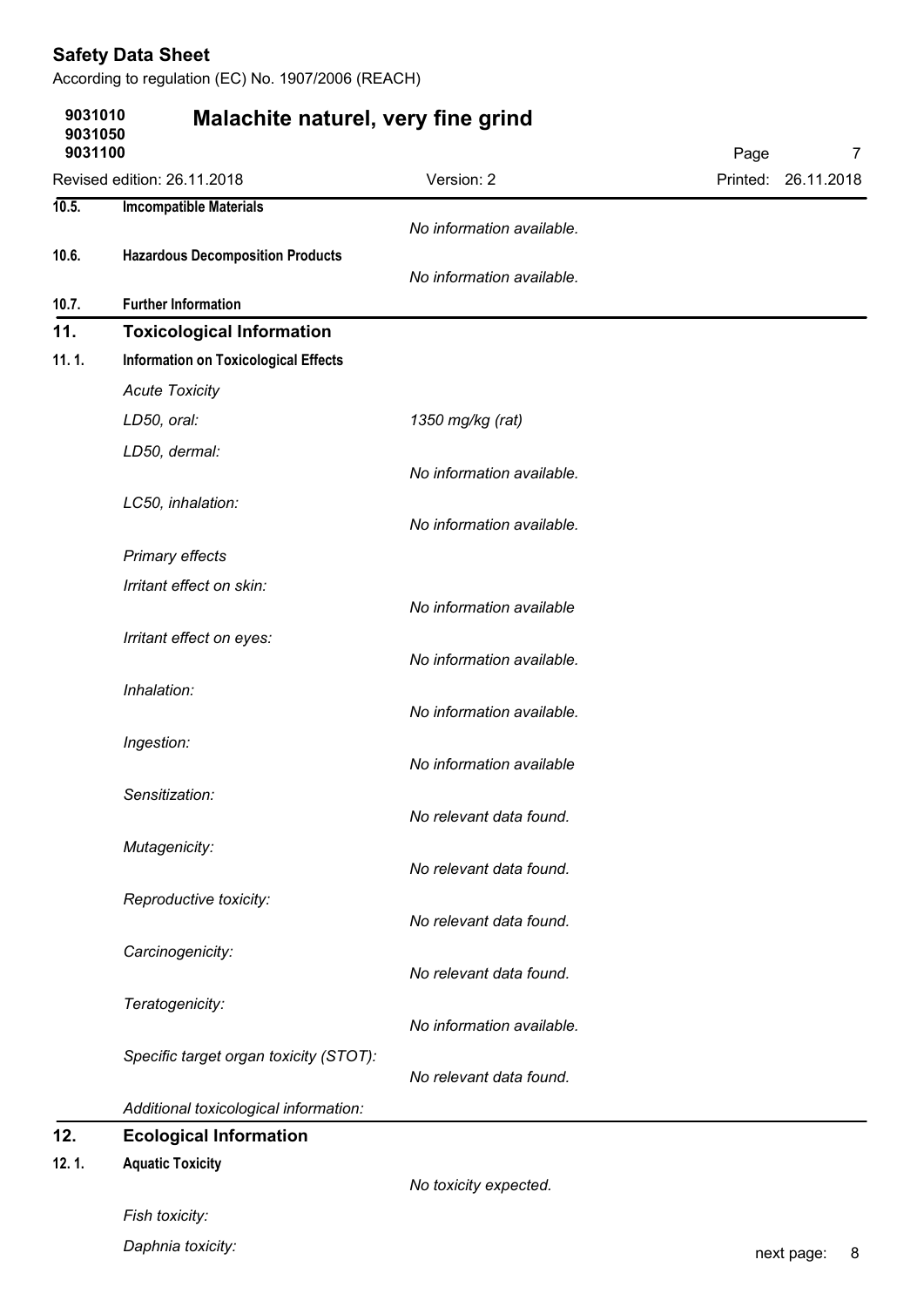| 9031010            | Malachite naturel, very fine grind         |                                                                          |                     |  |
|--------------------|--------------------------------------------|--------------------------------------------------------------------------|---------------------|--|
| 9031050<br>9031100 |                                            | Page                                                                     |                     |  |
|                    | Revised edition: 26.11.2018                | Version: 2                                                               | Printed: 26.11.2018 |  |
|                    | Bacteria toxicity:                         |                                                                          |                     |  |
|                    | Algae toxicity:                            |                                                                          |                     |  |
| 12.2.              | <b>Persistency and Degradability</b>       |                                                                          |                     |  |
|                    |                                            | Not very soluble in water.                                               |                     |  |
| 12.3.              | <b>Bioaccumulation</b>                     | No information available.                                                |                     |  |
| 12.4.              | <b>Mobility</b>                            |                                                                          |                     |  |
|                    |                                            | No information available.                                                |                     |  |
| 12.5.              | <b>Results of PBT- und vPvP Assessment</b> |                                                                          |                     |  |
|                    |                                            | No data available.                                                       |                     |  |
| 12.6.              | <b>Other Adverse Effects</b>               |                                                                          |                     |  |
|                    | Water hazard class:                        | 3, hazardous                                                             |                     |  |
|                    | Behaviour in sewage systems:               |                                                                          |                     |  |
|                    | Further ecological effects:                |                                                                          |                     |  |
|                    |                                            | Avoid subsoil penetration. Prevent product from entering drains.         |                     |  |
|                    |                                            | Do not contaminate surface water.                                        |                     |  |
|                    | AOX Value:                                 |                                                                          |                     |  |
| 13.                | <b>Disposal Considerations</b>             |                                                                          |                     |  |
| 13.1.              | <b>Waste Treatment Methods</b>             |                                                                          |                     |  |
|                    | Product:                                   | Dispose of according to official national and local regulations.         |                     |  |
|                    | European Waste Code (EWC):                 |                                                                          |                     |  |
|                    |                                            |                                                                          |                     |  |
|                    | Uncleaned packaging:                       | Dispose of according to official local regulations.                      |                     |  |
|                    | Waste Code No.:                            |                                                                          |                     |  |
| 14.                | <b>Transport Information</b>               |                                                                          |                     |  |
| 14.1.              | <b>UN Number</b>                           |                                                                          |                     |  |
|                    | ADR, IMDG, IATA                            | 3077                                                                     |                     |  |
| 14.2.              | <b>UN Proper Shipping Name</b>             |                                                                          |                     |  |
|                    | ADR/RID:                                   | UMWELTGEFÄHDENDER STOFF, FEST, N.A.G.                                    |                     |  |
|                    | IMDG/IATA:                                 | (Kupferverbindung)<br>ENVIRONMENTALLY HAZARDOUS SUBSTANCE, SOLID, N.O.S. |                     |  |
|                    |                                            | (Copper Compound)                                                        |                     |  |
| 14.3.              | <b>Transport Hazard Classes</b>            |                                                                          |                     |  |
|                    | <b>ADR Class:</b>                          | 9                                                                        |                     |  |
|                    | Hazard no.:                                | 9                                                                        |                     |  |
|                    | Classification code:                       | M <sub>7</sub>                                                           |                     |  |
|                    | Tunnel restriction code:                   | E                                                                        |                     |  |
|                    |                                            |                                                                          |                     |  |